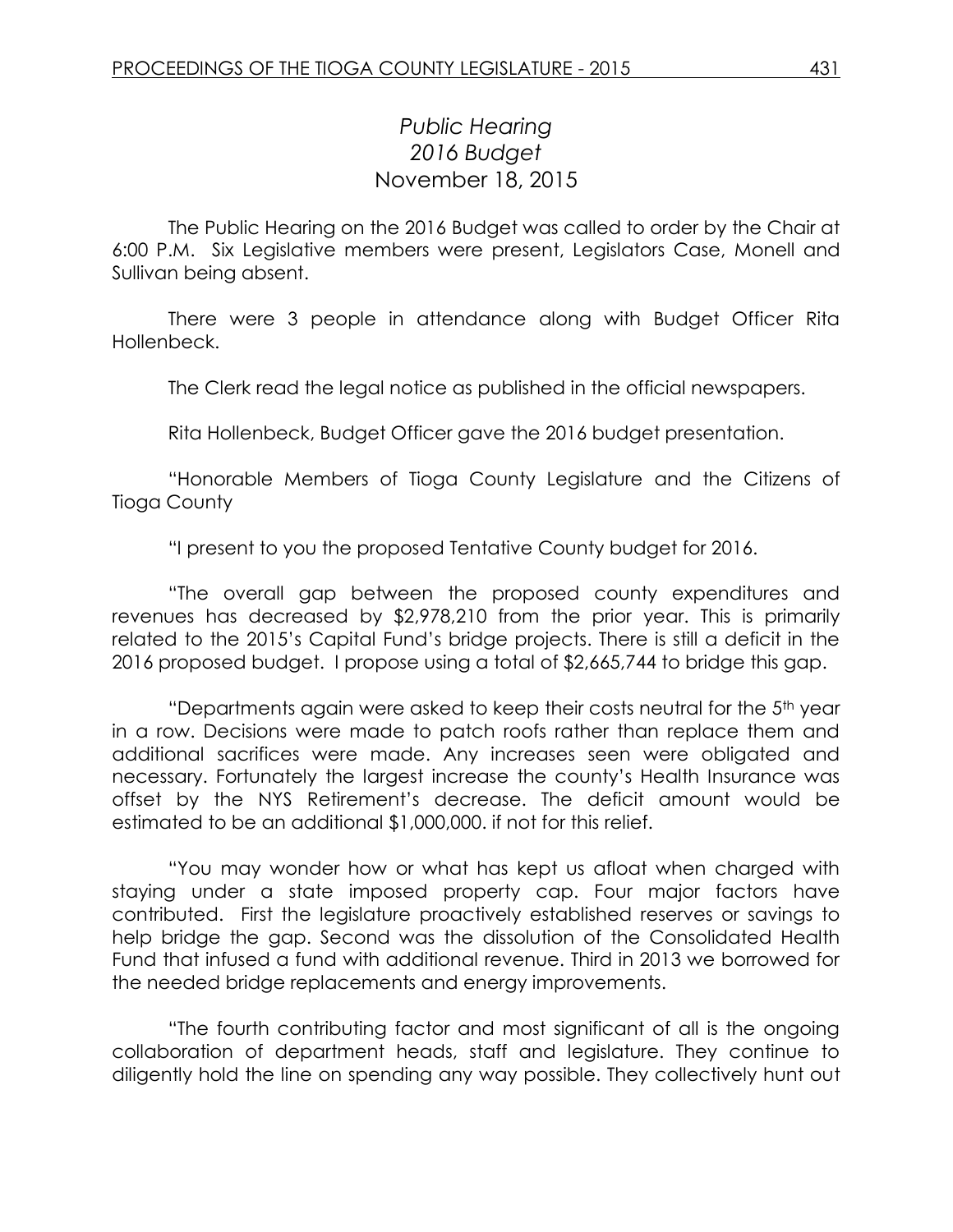additional revenue opportunities with grants, shared services, and economic development efforts.

"Reliance on state and federal funds has proven to be the Achilles heel as it continues to dwindle each year for rural upstate counties. Alternate sources of revenue for the county helps us all become less dependent on state and federal funding.

"Depleting the fund balance, continued borrowing for infrastructure needs, or cutting non mandated services is not feasible or sustainable. More than 86% of the County services and associated costs are for mandated services. There are few options left on the county level other than cuts to the outside agencies, town and villages. I am pointing out simply the reality of the counties' position based on factual numbers and forecasting the historical trends the county has seen.

"The cap will be a continued constraint. Our revenue stream will improve with increased Sales Tax, Occupancy Tax and Casino funds. At this time it is difficult to measure or predict the positive fiscal impact to the county or if this will be enough to bridge the gap.

"In 2016 the county continues to share sales tax with the towns and villages and distributes over \$4,600,000 in the budget. Some counties retain 100% of the sales tax or have needed to reduce the distribution percent to balance their budgets. We continue the same level of funding to outside agencies at a net cost of \$689,363. We need to continue to measure the value of services they provide in relationship to the funding we provide.

"2016 marks the 5<sup>th</sup> consecutive budget year Tioga County has stayed under the State imposed property tax cap. The 5 year average increase in the tax levy has been 1.8% each year.

"New York State had announced a Property Tax rebate initiative this past year. We qualified in 2015 and citizens have seen rebates ranging from \$20 to \$100.00. Tioga County's efficiency plan was recently approved and residents are now eligible again for this tax rebate. The county's increased portion of the 2016 tax bill will be refunded to residents. I encourage taxpayers to hold the fire districts, town, villages and schools to the same level of success and accountability for their portion of your annual tax bills.

"The county tax levy will increase by \$436,400 or 2.00%, to \$22,161,628. The tax levy for recycling in the solid waste budget has increased by \$18,084 or 1.80% to \$1,023,742.